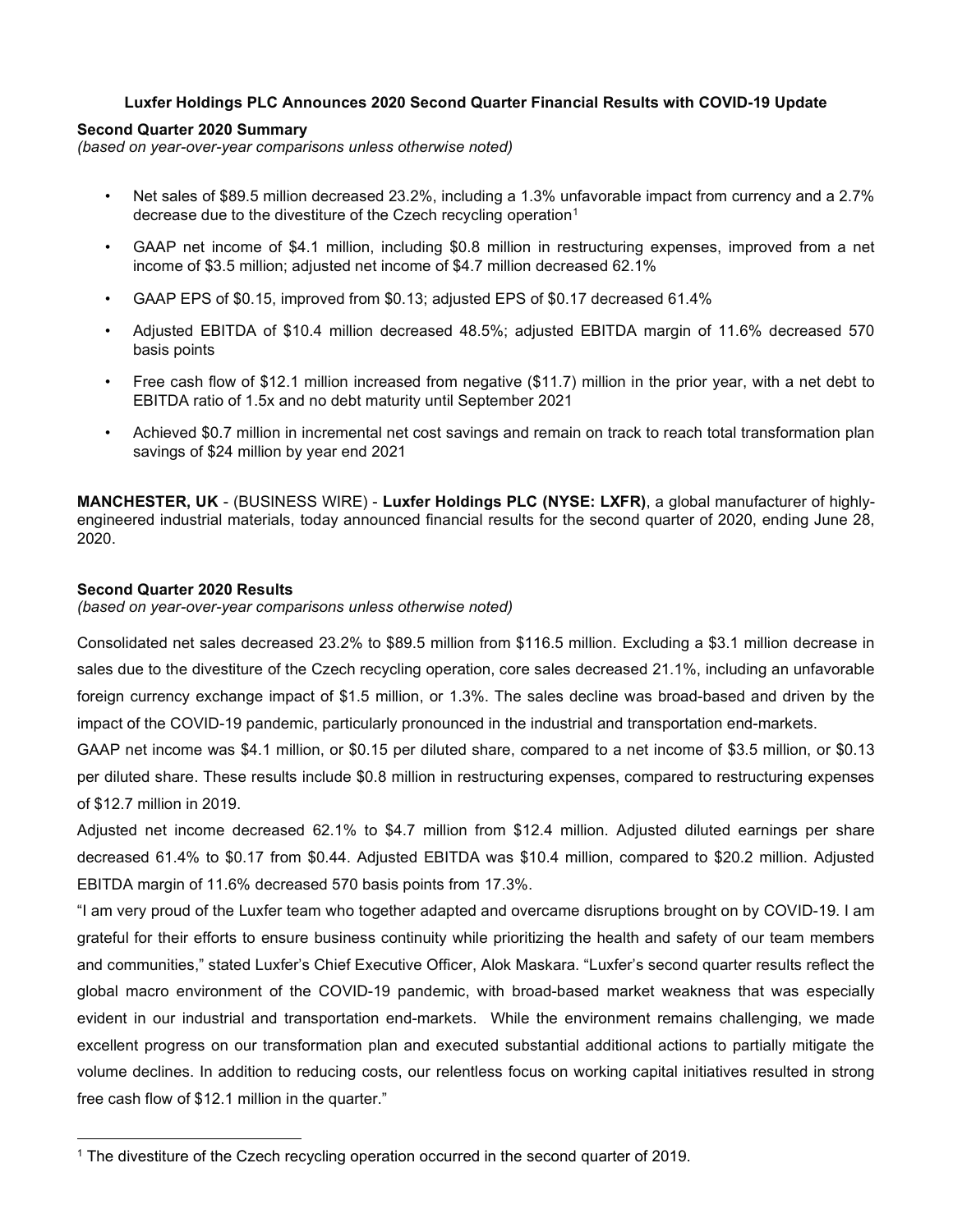#### Second Quarter 2020 Segment Results

(based on year-over-year comparisons unless otherwise noted)

#### Elektron Segment

- Net sales of \$39.1 million decreased 33.0% from \$58.4 million. Foreign currency exchange negatively impacted sales by \$0.6 million, or 1.0%. The divestiture of the Czech recycling operation reduced sales by \$3.1 million, or 5.3%.
- Adjusted EBITDA decreased 59.5% to \$5.3 million (13.6% of sales) from \$13.1 million (22.4% of sales).

#### Gas Cylinders Segment

- Net sales of \$50.4 million decreased 13.3% from \$58.1 million. Foreign currency exchange negatively impacted sales by \$0.9 million, or 1.5%.
- Adjusted EBITDA decreased 28.2% to \$5.1 million (10.1% of sales) from \$7.1 million (12.2% of sales).

### Capital Resources and Liquidity

Free Cash Flow was \$12.1 million in the second quarter of 2020, compared to negative (\$11.7) million a year ago. Quarterly cash usage included approximately \$1.6 million for restructuring as part of the Company's transformation plan, compared to approximately \$12.3 million in the prior year. During the quarter, the Company paid \$3.4 million in dividends, or \$0.125 per share.

At quarter end, the Company had net debt of \$82.4 million, with a net debt to EBITDA ratio of 1.5x. The Company believes that it has ample liquidity to withstand current market conditions, with approximately \$130 million in an undrawn revolving credit facility.

### Impact of COVID-19 on Operations

We continue to operate all of our locations, as permitted by local authorities, with numerous protocols and procedures to protect the health and well-being of our employees, our supply chain, and the communities in which we operate. We are closely monitoring the evolving situation and are maintaining enhanced safeguards while ensuring business continuity.

As part of our COVID-19 response, we took decisive actions early in Q2 to effectively manage capacity given rapid changes in customer demand patterns by implementing extensive furloughs, reduced work weeks, and permanent layoffs. We worked closely with our suppliers and were able to avoid any significant disruption in our supply chain. Our demand level remains below normal, although we noticed sequential month-over- month improvement in June after some of the COVID-19 restrictions eased. Currently, most of our locations are operating at reduced capacity and many of our employees remain on furlough.

## 2020 Guidance

 "Given the continued market uncertainty and volatility, Luxfer is not providing financial guidance for the remainder of the year. We will continue to focus on controllable business measures, such as cost reductions and cash generation," stated Maskara. "We expect the current global economic conditions to continue to have a significant near-term impact on our business and have implemented various measures to position Luxfer for success when markets improve. We have a strong balance sheet and existing credit facilities, which provide financial flexibility that will enable us to emerge from the economic downturn as a stronger company."

## Conference Call Information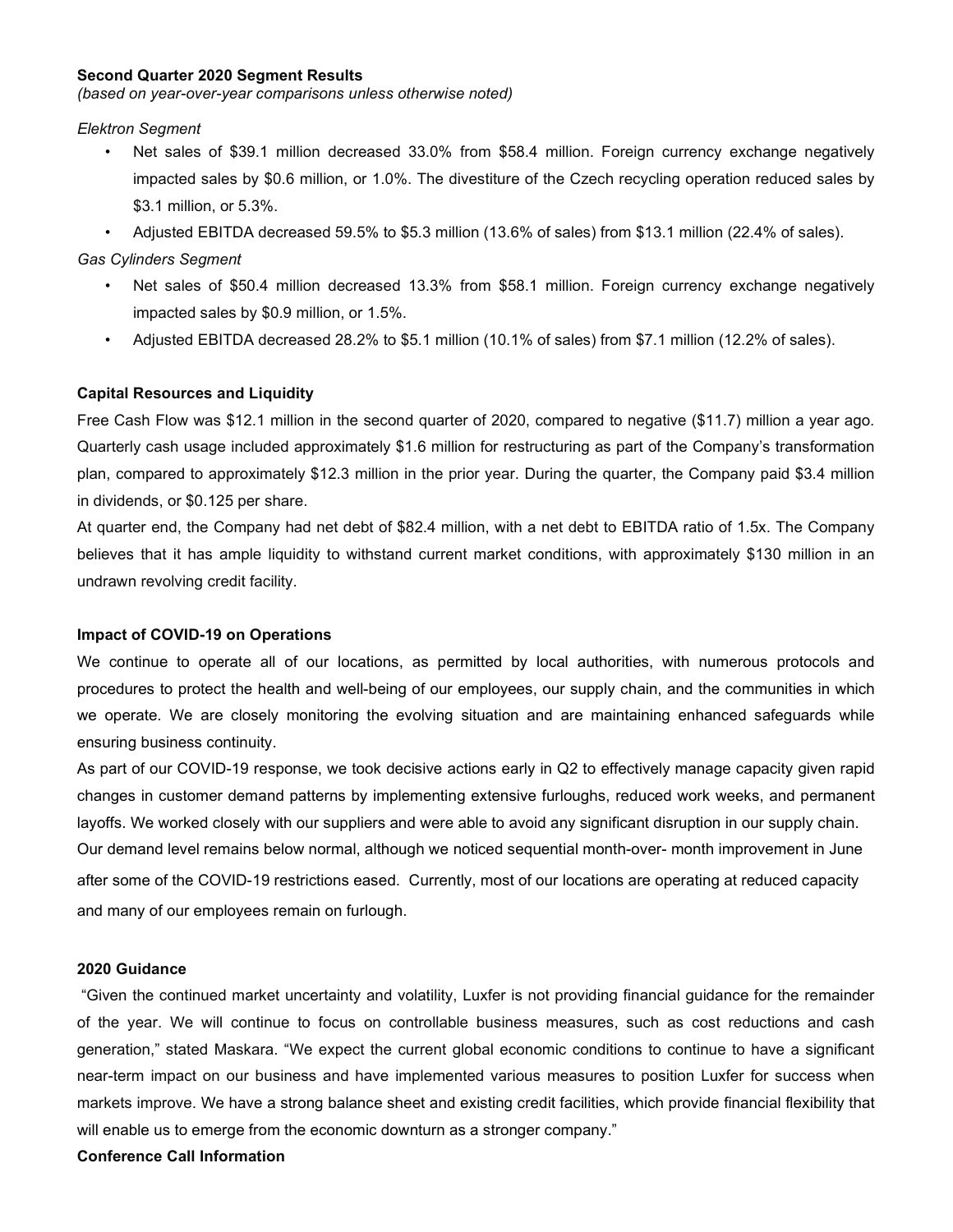Luxfer has scheduled a conference call at 8:30 a.m. U.S. Eastern Time on Tuesday, July 28, 2020, during which management will provide a review of the Company's financial results for the second quarter of 2020. U.S. participants may access the conference call by telephoning +1-877-341-8545. Participants from other countries may call +1-908-982-4601. The participant conference ID code is 4111829. The following link provides access to a webcast for the conference call:

### https://event.on24.com/wcc/r/2453528/B543C56B619CBBC4C3EBAC52E77CB78C

A recording of the conference call will be available for replay two hours after the completion of the call and will remain accessible until the next quarterly report is released. To hear the recording, call +1-855-859-2056 in the U.S. and +1-404-537-3406 in other countries. Enter conference ID code 4111829 when prompted. Slides used in the presentation and a recording of the call will also be available in the investor relations section of the Luxfer website at www.luxfer.com.

### Non-GAAP Financial Measures

Luxfer Holdings PLC prepares its financial statements using U.S. Generally Accepted Accounting Principles (GAAP). When a company discloses material information containing non-GAAP financial measures, SEC regulations require that the disclosure include a presentation of the most directly comparable GAAP measure and a reconciliation of the GAAP and non-GAAP financial measures. Management's inclusion of non-GAAP financial measures in this release is intended to supplement, not replace, the presentation of the financial results in accordance with GAAP. Luxfer management believes that these non-GAAP financial measures, when considered together with the GAAP financial measures, provide information that is useful to investors in understanding periodover-period operating results separate and apart from items that may, or could, have a disproportionately positive or negative impact on results in any period. Management also believes that these non-GAAP financial measures enhance the ability of investors to analyze the Company's business trends and to understand the Company's performance. In addition, management may utilize non-GAAP financial measures as a guide in the Company's forecasting, budgeting and long-term planning process. Non-GAAP financial measures should be considered in addition to, and not as a substitute for, or superior to, financial measures presented in accordance with GAAP.

#### Forward-Looking Statements

This release contains certain forward-looking statements that involve risks and uncertainties that could cause actual results to differ materially from those projected in the forward-looking statements. Examples of such forward-looking statements include, but are not limited to: (i) statements regarding the Company's results of operations and financial condition; (ii) statements of plans, objectives or goals of the Company or its management, including those related to financing, products or services; (iii) statements of future economic performance; and (iv) statements of assumptions underlying such statements. Words such as "believes," "anticipates," "expects," "intends," "forecasts" and "plans," and similar expressions, are intended to identify forward-looking statements but are not the exclusive means of identifying such statements. By their very nature, forward-looking statements involve inherent risks and uncertainties, both general and specific, and risks exist that the predictions, forecasts, projections and other forward-looking statements will not be achieved. The Company cautions that several important factors could cause actual results to differ materially from the plans, objectives, expectations, estimates and intentions expressed in such forward-looking statements. These factors include, but are not limited to: (i) lower than expected future sales; (ii) increasing competitive industry pressures; (iii) general economic conditions or conditions affecting demand for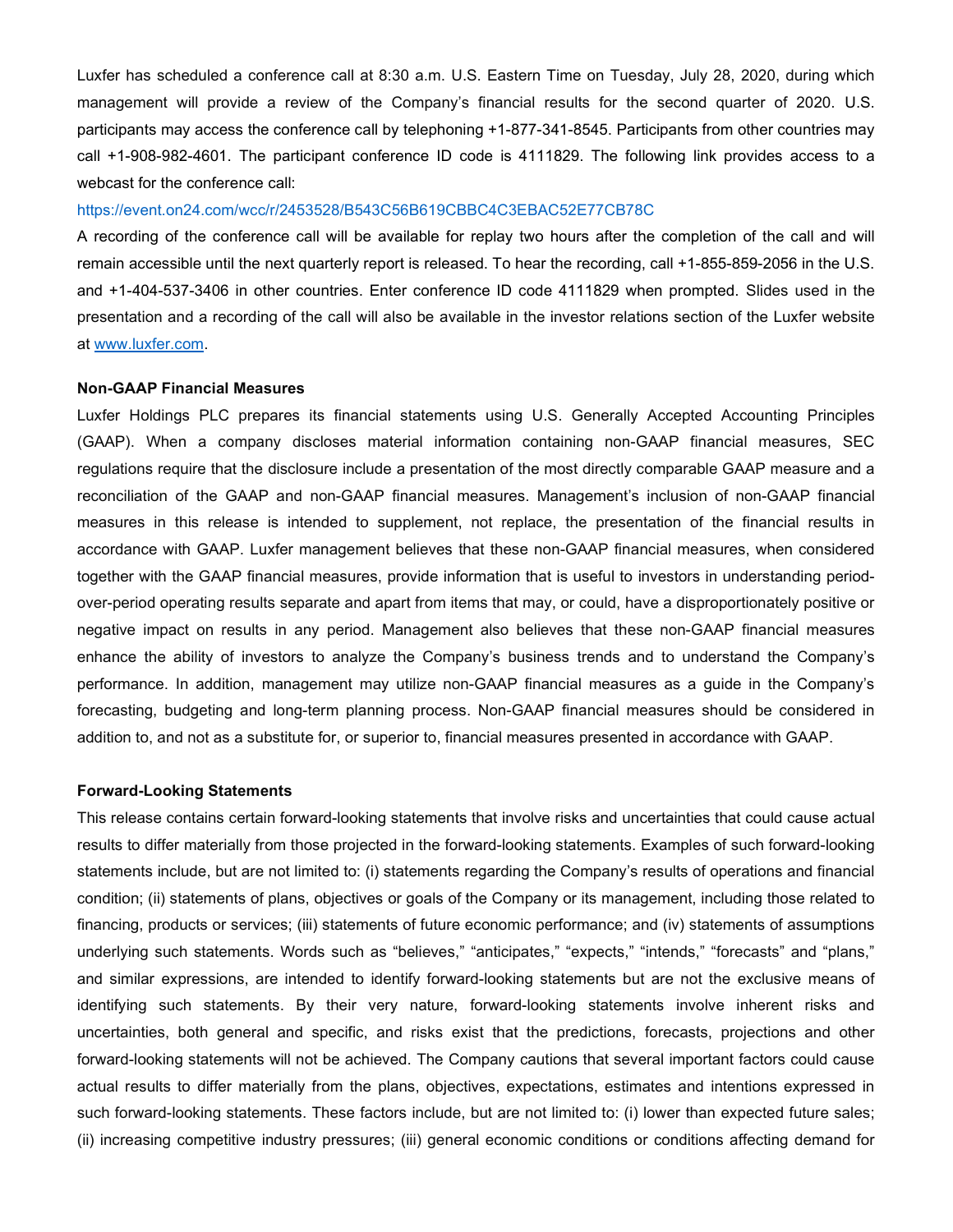the products and services we offer, both domestically and internationally, including as a result of the Brexit referendum, being less favorable than expected; (iv) worldwide economic and business conditions and conditions in the industries in which we operate; (v) fluctuations in the cost of raw materials, utilities and other inputs; (vi) currency fluctuations and hedging risks; (vii) our ability to protect our intellectual property; (viii) the significant amount of indebtedness we have incurred and may incur and the obligations to service such indebtedness and to comply with the covenants contained therein; (ix) our ability to remediate the material weakness in our internal controls over financial reporting; and (x) risks related to the impact of the global COVID-19 pandemic, such as the scope and duration of the outbreak, government actions and restrictive measures implemented in response, supply chain disruptions and other impacts to the business, and the Company's ability to execute business continuity plans, as a result of the COVID-19 pandemic. The Company cautions that the foregoing list of important factors is not exhaustive. These factors are more fully discussed in the sections entitled "Forward-Looking Statements" and "Risk Factors" in our Annual Report on Form 10-K for the year ended December 31, 2019, which was filed with the U.S. Securities and Exchange Commission on March 10, 2020. When relying on forward-looking statements to make decisions with respect to the Company, investors and others should carefully consider the foregoing factors and other uncertainties and events. Such forward-looking statements speak only as of the date on which they are made, and the Company does not undertake any obligation to update or revise any of them, whether because of new information, future events or otherwise.

### About Luxfer Holdings PLC ("Luxfer")

Luxfer is a global manufacturer of highly-engineered industrial materials, which focuses on value creation by using its broad array of technical know-how and proprietary technologies. Luxfer's high-performance materials, components and high-pressure gas containment devices are used in defense and emergency response, healthcare, transportation and general industrial applications. For more information, visit www.luxfer.com.

Luxfer is listed on the New York Stock Exchange and its ordinary shares trade under the symbol LXFR.

Investor Contact: Heather Harding Chief Financial Officer +1-414-269-2419 Investor.Relations@luxfer.com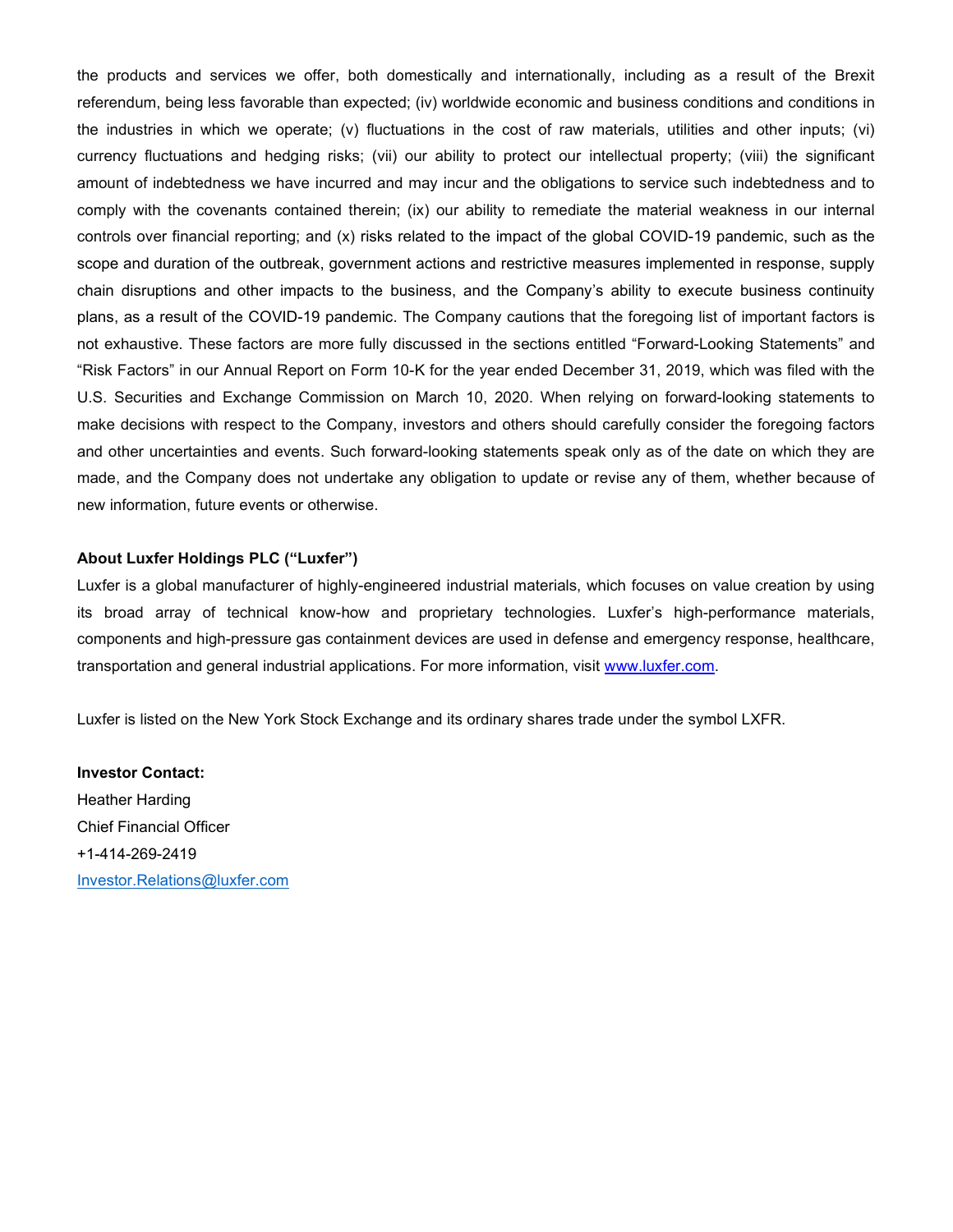# Luxfer Holdings PLC

# LUXFER HOLDINGS PLC

# CONDENSED CONSOLIDATED STATEMENTS OF INCOME (UNAUDITED)

|                                                                       | <b>Second Quarter</b> |                           |            | Year-to-date |            |                |            |  |  |
|-----------------------------------------------------------------------|-----------------------|---------------------------|------------|--------------|------------|----------------|------------|--|--|
| In millions, except share and per-share data                          | 2020                  |                           | 2019       |              | 2020       |                | 2019       |  |  |
| Net sales                                                             | \$<br>89.5            | $\mathfrak{L}$            | 116.5      | \$           | 193.3      | $\mathfrak{L}$ | 236.9      |  |  |
| Cost of goods sold                                                    | (70.7)                |                           | (85.5)     |              | (150.0)    |                | (175.8)    |  |  |
| <b>Gross profit</b>                                                   | 18.8                  |                           | 31.0       |              | 43.3       |                | 61.1       |  |  |
| Selling, general and administrative expenses                          | (11.8)                |                           | (14.4)     |              | (24.6)     |                | (30.8)     |  |  |
| Research and development                                              | (0.9)                 |                           | (1.6)      |              | (1.6)      |                | (3.0)      |  |  |
| Restructuring charges                                                 | (0.8)                 |                           | (12.7)     |              | (3.6)      |                | (21.7)     |  |  |
| Impairment charges                                                    |                       |                           |            |              |            |                | 0.2        |  |  |
| Acquisition and disposal related gains / (costs)                      |                       |                           | 2.9        |              | (0.2)      |                | (1.7)      |  |  |
| <b>Operating income</b>                                               | 5.3                   |                           | 5.2        |              | 13.3       |                | 4.1        |  |  |
| Interest expense                                                      | (1.1)                 |                           | (1.1)      |              | (2.3)      |                | (2.2)      |  |  |
| Interest income                                                       |                       |                           |            |              |            |                |            |  |  |
| Defined benefit pension credit                                        | 1.1                   |                           | 0.5        |              | 2.2        |                | 1.1        |  |  |
| Income before income taxes and equity in net<br>income of affiliates  | 5.3                   |                           | 4.6        |              | 13.2       |                | 3.0        |  |  |
| Provision for income taxes                                            | (1.1)                 |                           | (1.4)      |              | (2.8)      |                | (3.5)      |  |  |
| Income / (loss) before equity in net (loss) /<br>income of affiliates | 4.2                   |                           | 3.2        |              | 10.4       |                | (0.5)      |  |  |
| Equity in net (loss) / income of affiliates (net of tax)              | (0.1)                 |                           | 0.3        |              | (0.1)      |                | 0.2        |  |  |
| Net income / (loss)                                                   | \$<br>4.1             | $\$\$                     | 3.5        | \$           | 10.3       | \$             | (0.3)      |  |  |
|                                                                       |                       |                           |            |              |            |                |            |  |  |
| Earnings / (loss) per share                                           |                       |                           |            |              |            |                |            |  |  |
| <b>Basic</b>                                                          | \$<br>0.15            | \$                        | 0.13       | \$           | 0.37       | \$             | (0.01)     |  |  |
| <b>Diluted</b>                                                        | \$<br>0.15            | $\boldsymbol{\mathsf{S}}$ | 0.13       | \$           | 0.37       | \$             | (0.01)     |  |  |
| Weighted average ordinary shares outstanding                          |                       |                           |            |              |            |                |            |  |  |
| <b>Basic</b>                                                          | 27,540,377            |                           | 27,302,174 |              | 27,490,955 |                | 27,168,170 |  |  |
| <b>Diluted</b>                                                        | 27,968,825            |                           | 27,889,909 |              | 27,933,119 |                | 27,168,170 |  |  |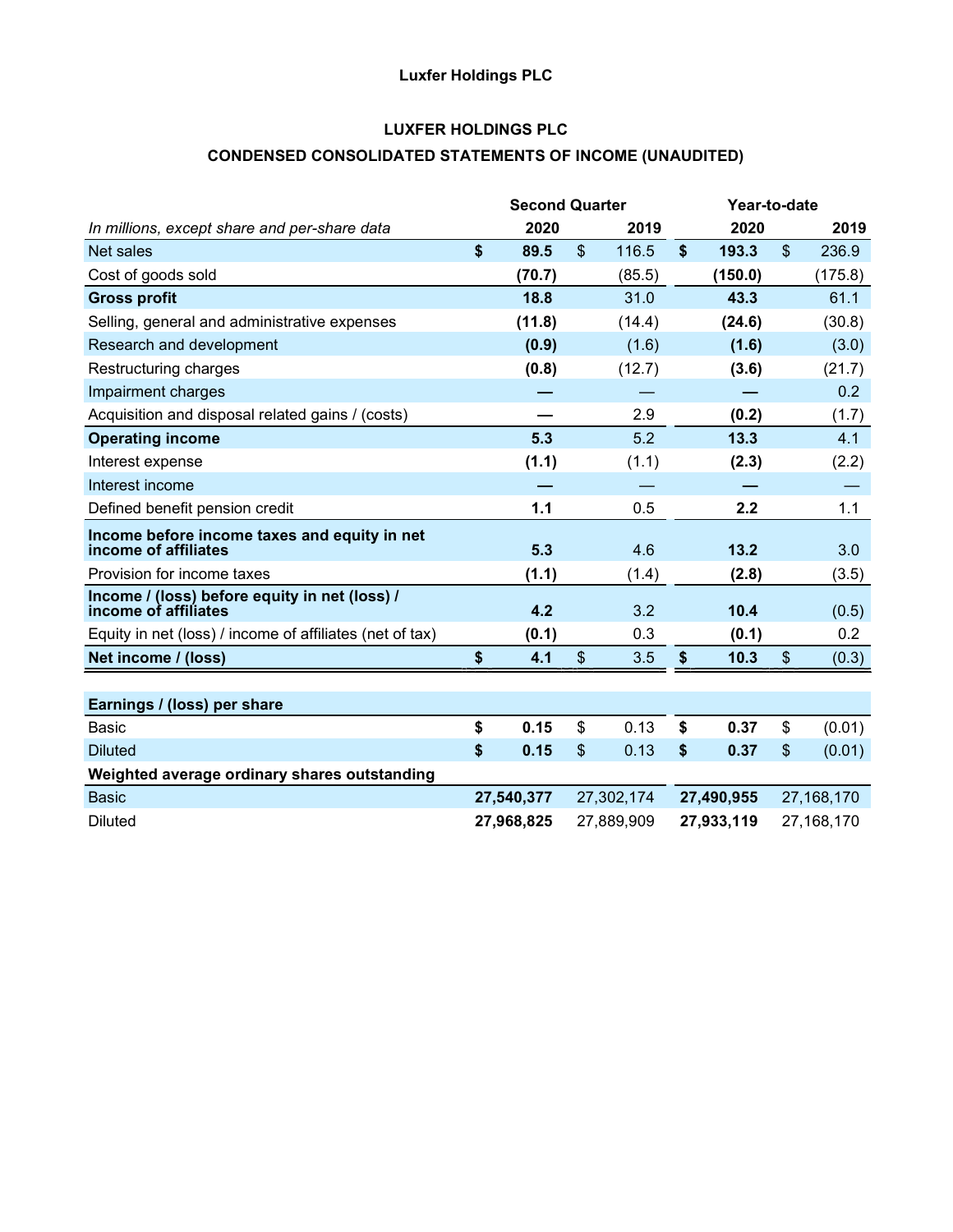# CONDENSED CONSOLIDATED BALANCE SHEETS (UNAUDITED)

|                                                                                                                                                   | <b>June 28,</b> | December 31, |
|---------------------------------------------------------------------------------------------------------------------------------------------------|-----------------|--------------|
| In millions, except share and per-share data                                                                                                      | 2020            | 2019         |
| <b>Current assets</b>                                                                                                                             |                 |              |
| Cash and cash equivalents                                                                                                                         | \$<br>8.1       | \$<br>10.2   |
| Restricted cash                                                                                                                                   | 0.1             | 0.1          |
| Accounts and other receivables, net of allowances of \$1.9 and \$1.3,<br>respectively                                                             | 62.9            | 66.3         |
| Inventories                                                                                                                                       | 93.2            | 94.5         |
| Other current assets                                                                                                                              | 4.0             | 5.0          |
| <b>Total current assets</b>                                                                                                                       | \$<br>168.3     | \$<br>176.1  |
| <b>Non-current assets</b>                                                                                                                         |                 |              |
| Property, plant and equipment, net                                                                                                                | \$<br>93.0      | \$<br>98.9   |
| Right-of-use assets from operating leases                                                                                                         | 12.9            | 14.8         |
| Goodwill                                                                                                                                          | 66.4            | 68.8         |
| Intangibles, net                                                                                                                                  | 12.8            | 13.6         |
| Deferred tax assets                                                                                                                               | 14.4            | 15.8         |
| Investments and loans to joint ventures and other affiliates                                                                                      | 2.1             | 2.3          |
| <b>Total assets</b>                                                                                                                               | \$<br>369.9     | \$<br>390.3  |
| <b>Current liabilities</b>                                                                                                                        |                 |              |
| Accounts payable                                                                                                                                  | \$<br>26.4      | \$<br>36.4   |
| <b>Accrued liabilities</b>                                                                                                                        | 23.6            | 25.2         |
| Taxes on income                                                                                                                                   | 1.3             | 0.1          |
| Other current liabilities                                                                                                                         | 12.6            | 12.3         |
| <b>Total current liabilities</b>                                                                                                                  | \$<br>63.9      | \$<br>74.0   |
| Non-current liabilities                                                                                                                           |                 |              |
| Long-term debt                                                                                                                                    | \$<br>90.5      | \$<br>91.4   |
| Pensions and other retirement benefits                                                                                                            | 28.4            | 35.2         |
| Deferred tax liabilities                                                                                                                          | 2.7             | 2.5          |
| Other non-current liabilities                                                                                                                     | 11.1            | 12.8         |
| <b>Total liabilities</b>                                                                                                                          | \$<br>196.6     | \$<br>215.9  |
| Shareholders' equity                                                                                                                              |                 |              |
| Ordinary shares of £0.50 par value; authorized 40,000,000 shares for 2020<br>and 2019; issued and outstanding 29,000,000 shares for 2020 and 2019 | \$<br>26.6      | \$<br>26.6   |
| Deferred shares of £0.0001 par value; authorized issued and outstanding<br>761,835,338,444 shares for 2020 and 2019                               | 149.9           | 149.9        |
| Additional paid-in capital                                                                                                                        | 69.4            | 68.4         |
| <b>Treasury shares</b>                                                                                                                            | (4.0)           | (4.0)        |
| Own shares held by ESOP                                                                                                                           | (1.5)           | (1.7)        |
| Retained earnings                                                                                                                                 | 88.3            | 84.8         |
| Accumulated other comprehensive loss                                                                                                              | (155.4)         | (149.6)      |
| <b>Total shareholders' equity</b>                                                                                                                 | \$<br>173.3     | \$<br>174.4  |
| Total liabilities and shareholders' equity                                                                                                        | \$<br>369.9     | \$<br>390.3  |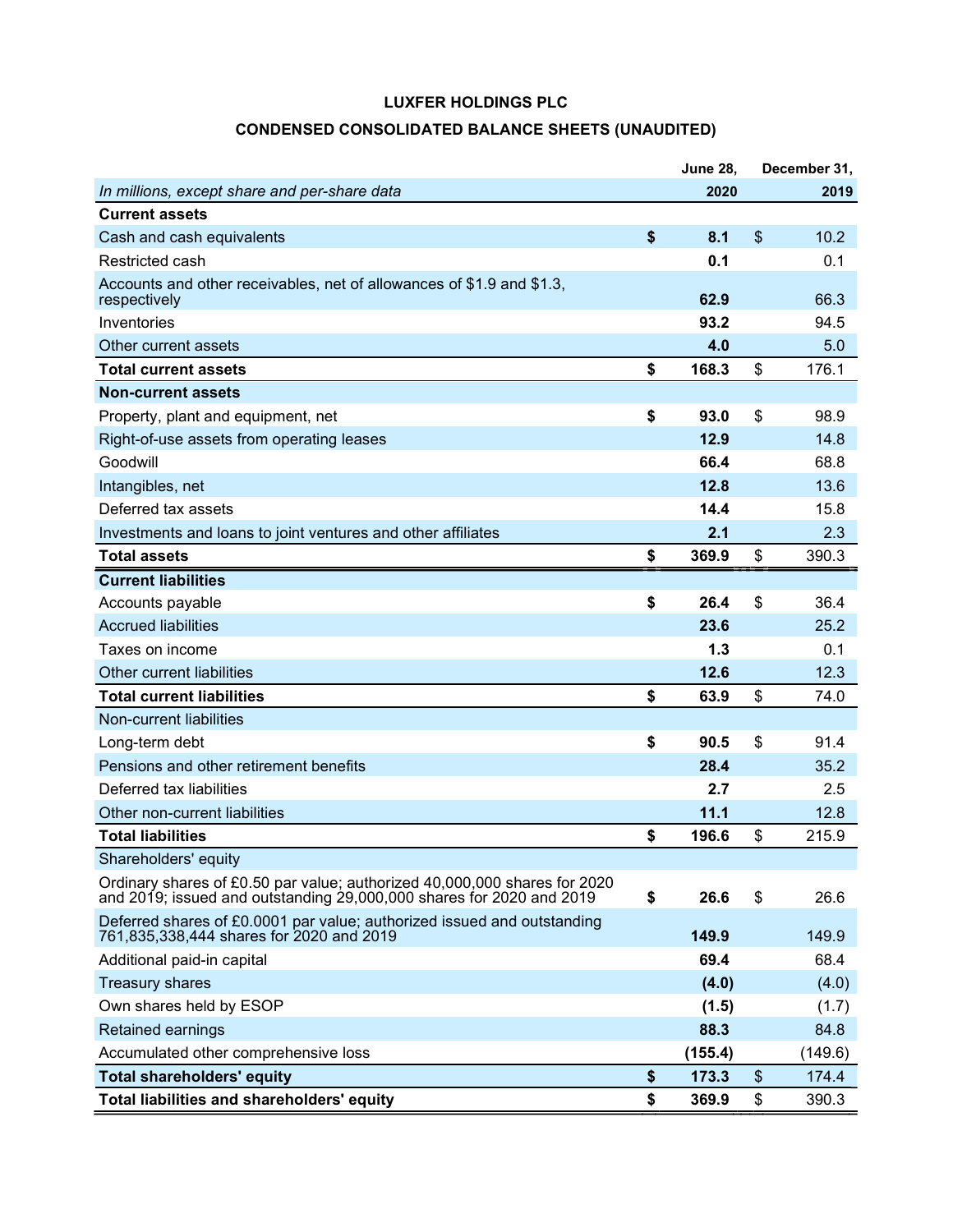# CONDENSED CONSOLIDATED STATEMENTS OF CASH FLOWS (UNAUDITED)

|                                                                                                           | Year-to-date |                         |        |
|-----------------------------------------------------------------------------------------------------------|--------------|-------------------------|--------|
| In millions                                                                                               | 2020         |                         | 2019   |
| <b>Operating activities</b>                                                                               |              |                         |        |
| Net income / (loss)                                                                                       | \$<br>10.3   | \$                      | (0.3)  |
| Adjustments to reconcile net income / (loss) to net cash provided by / (used for) operating<br>activities |              |                         |        |
| Equity in net loss / (income) of affiliates                                                               | 0.1          |                         | (0.2)  |
| Depreciation                                                                                              | 6.8          |                         | 7.1    |
| Amortization of purchased intangible assets                                                               | 0.4          |                         | 0.6    |
| Amortization of debt issuance costs                                                                       | 0.3          |                         | 0.2    |
| Share-based compensation charges                                                                          | 1.3          |                         | 3.4    |
| Deferred income taxes                                                                                     | 0.5          |                         | 1.2    |
| Gain on disposal of property, plant and equipment                                                         |              |                         | (2.9)  |
| Asset impairment charges                                                                                  |              |                         | 4.8    |
| Defined benefit pension credit                                                                            | (2.2)        |                         | (1.1)  |
| Defined benefit pension contributions                                                                     | (1.8)        |                         | (3.3)  |
| Changes in assets and liabilities                                                                         |              |                         |        |
| Accounts and other receivables                                                                            | 2.8          |                         | (4.8)  |
| Inventories                                                                                               | (1.4)        |                         | (5.9)  |
| Other current assets                                                                                      | 1.0          |                         | (1.4)  |
| Accounts payable                                                                                          | (9.9)        |                         | (1.0)  |
| <b>Accrued liabilities</b>                                                                                | (0.6)        |                         | (10.8) |
| Other current liabilities                                                                                 | 2.0          |                         | 0.7    |
| Other non-current assets and liabilities                                                                  | (0.1)        |                         | (1.9)  |
| Net cash provided by / (used for) operating activities                                                    | \$<br>9.5    | $\sqrt[6]{\frac{1}{2}}$ | (15.6) |
| <b>Investing activities</b>                                                                               |              |                         |        |
| Capital expenditures                                                                                      | \$<br>(4.4)  | \$                      | (7.1)  |
| Proceeds from sale of property, plant and equipment                                                       |              |                         | 1.2    |
| Proceeds from sale of businesses and other                                                                |              |                         | 4.6    |
| Net cash used for investing activities                                                                    | \$<br>(4.4)  | \$                      | (1.3)  |
| <b>Financing activities</b>                                                                               |              |                         |        |
| Net drawdown of short-term borrowings                                                                     | \$           | \$                      | 3.8    |
| Net drawdown of long-term borrowings                                                                      | 0.4          |                         | 28.2   |
| Deferred consideration paid                                                                               | (0.4)        |                         | (0.5)  |
| Proceeds from sale of shares                                                                              | 1.1          |                         | 3.3    |
| Share-based compensation cash paid                                                                        | (1.2)        |                         | (4.5)  |
| Dividends paid                                                                                            | (6.8)        |                         | (6.8)  |
| Net cash (used for) / from financing activities                                                           | \$<br>(6.9)  | \$                      | 23.5   |
| Effect of exchange rate changes on cash and cash equivalents                                              | (0.3)        |                         | (0.1)  |
| Net (decrease) / increase                                                                                 | \$<br>(2.1)  | \$                      | 6.5    |
| Cash, cash equivalents and restricted cash; beginning of year                                             | 10.3         |                         | 14.1   |
| Cash, cash equivalents and restricted cash; end of the Second Quarter                                     | 8.2          |                         | 20.6   |
|                                                                                                           |              |                         |        |
| Supplemental cash flow information:                                                                       |              |                         |        |
| Interest payments                                                                                         | \$<br>2.5    | \$                      | 2.3    |
| Income tax payments                                                                                       | 0.2          |                         | 5.0    |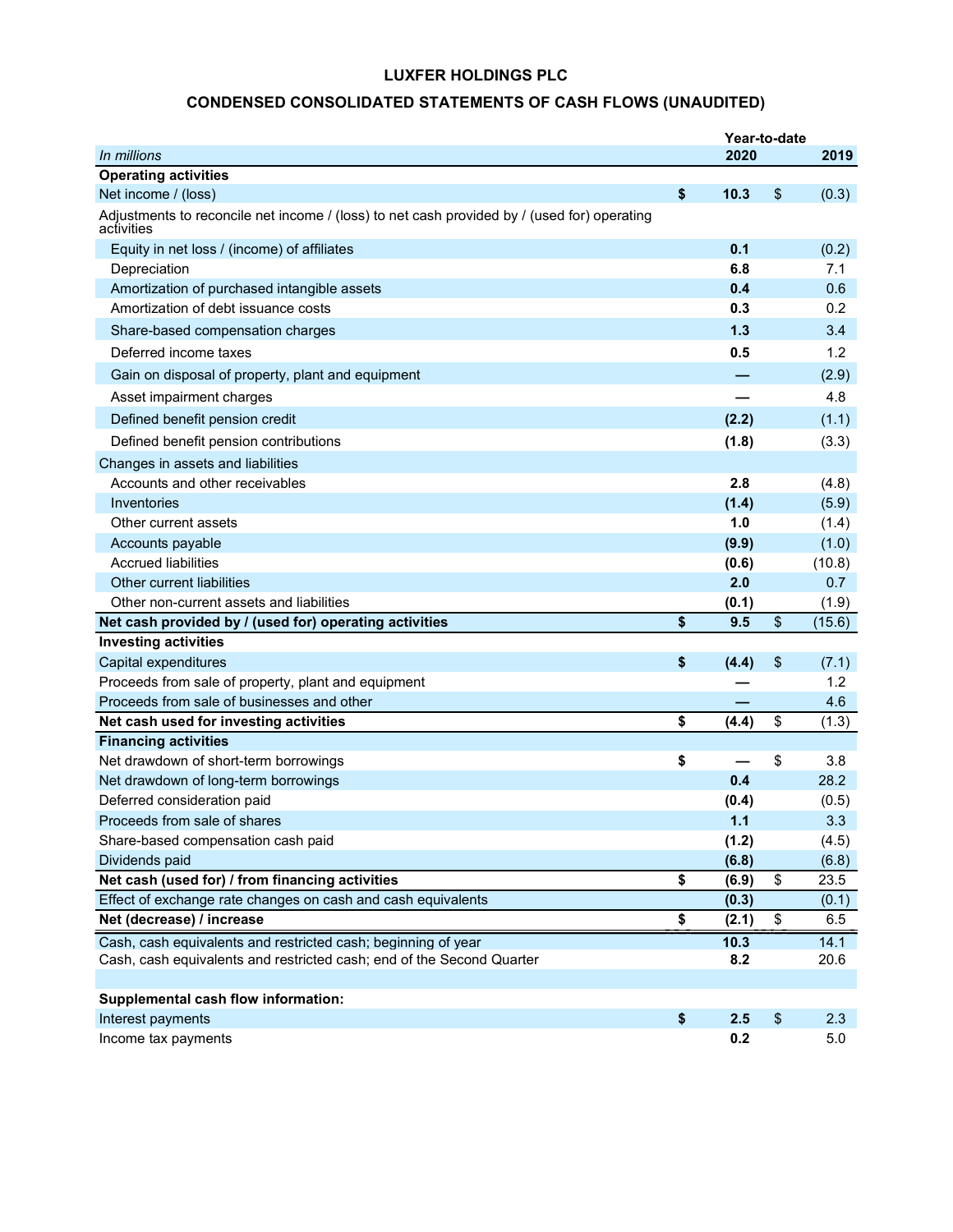## SUPPLEMENTAL INFORMATION

# SEGMENT INFORMATION (UNAUDITED)

|                              | <b>Net sales</b> |                       |         |              |  | <b>Adjusted EBITDA</b> |     |      |    |      |  |              |  |
|------------------------------|------------------|-----------------------|---------|--------------|--|------------------------|-----|------|----|------|--|--------------|--|
|                              |                  | <b>Second Quarter</b> |         | Year-to-date |  | <b>Second Quarter</b>  |     |      |    |      |  | Year-to-date |  |
| In millions                  | 2020             | 2019                  | 2020    | 2019         |  | 2020                   |     | 2019 |    | 2020 |  | 2019         |  |
| <b>Gas Cylinders segment</b> | \$50.4           | 58.1<br>$\mathbf{S}$  | \$103.0 | \$116.5      |  | 5.1                    | \$. |      |    | 8.6  |  | 11.6         |  |
| Elektron segment             | 39.1             | 58.4                  | 90.3    | 120.4        |  | 5.3                    |     | 13.1 |    | 16.9 |  | 27.1         |  |
| Consolidated                 | 89.5             | \$116.5               | \$193.3 | \$236.9      |  | \$10.4                 | \$. | 20.2 | \$ | 25.5 |  | 38.7         |  |

|                              | <b>Depreciation and amortization</b> |     |      |              |              | <b>Restructuring charges</b> |          |                       |     |      |    |              |     |      |
|------------------------------|--------------------------------------|-----|------|--------------|--------------|------------------------------|----------|-----------------------|-----|------|----|--------------|-----|------|
|                              | <b>Second Quarter</b>                |     |      |              | Year-to-date |                              |          | <b>Second Quarter</b> |     |      |    | Year-to-date |     |      |
| In millions                  | 2020                                 |     | 2019 |              | 2020         | 2019                         |          | 2020                  |     | 2019 |    | 2020         |     | 2019 |
| <b>Gas Cylinders segment</b> | 1.2                                  | \$. | 1.4  | $\mathbb{S}$ | 2.4          | \$<br>2.8                    | <b>S</b> | 0.8                   | \$. | 8.3  | \$ | 3.4          | \$. | 17.2 |
| Elektron segment             | 2.4                                  |     | 2.6  |              | 4.8          | 4.9                          |          | 0.1                   |     | 4.4  |    | 0.1          |     | 4.5  |
| Other                        |                                      |     |      |              |              |                              |          | (0.1)                 |     |      |    | 0.1          |     |      |
| Consolidated                 | 3.6                                  |     | 4.0  | \$.          |              | \$                           | S        | 0.8                   | \$  | 12.7 |    | 3.6          | \$. | 21.7 |

|                                                  | <b>Second Quarter</b> | Year-to-date |       |        |
|--------------------------------------------------|-----------------------|--------------|-------|--------|
| In millions                                      | 2020                  | 2019         | 2020  | 2019   |
| <b>Adjusted EBITDA</b>                           | 10.4                  | 20.2         | 25.5  | 38.7   |
| Other share-based compensation charges           | (0.8)                 | (0.8)        | (1.3) | (3.4)  |
| Depreciation and amortization                    | (3.6)                 | (4.0)        | (7.2) | (7.7)  |
| Unwind discount on deferred consideration        |                       | (0.1)        |       | (0.1)  |
| Restructuring charges                            | (0.8)                 | (12.7)       | (3.6) | (21.7) |
| Impairment charges                               |                       |              |       | 0.2    |
| Acquisition and disposal related gains / (costs) |                       | 2.9          | (0.2) | (1.7)  |
| Defined benefits pension credit                  | 1.1                   | 0.5          | 2.2   | 1.1    |
| Interest expense, net                            | (1.1)                 | (1.1)        | (2.3) | (2.2)  |
| Provision for income taxes                       | (1.1)                 | (1.4)        | (2.8) | (3.5)  |
| Net income / (loss)                              | 4.1                   | 3.5          | 10.3  | (0.3)  |